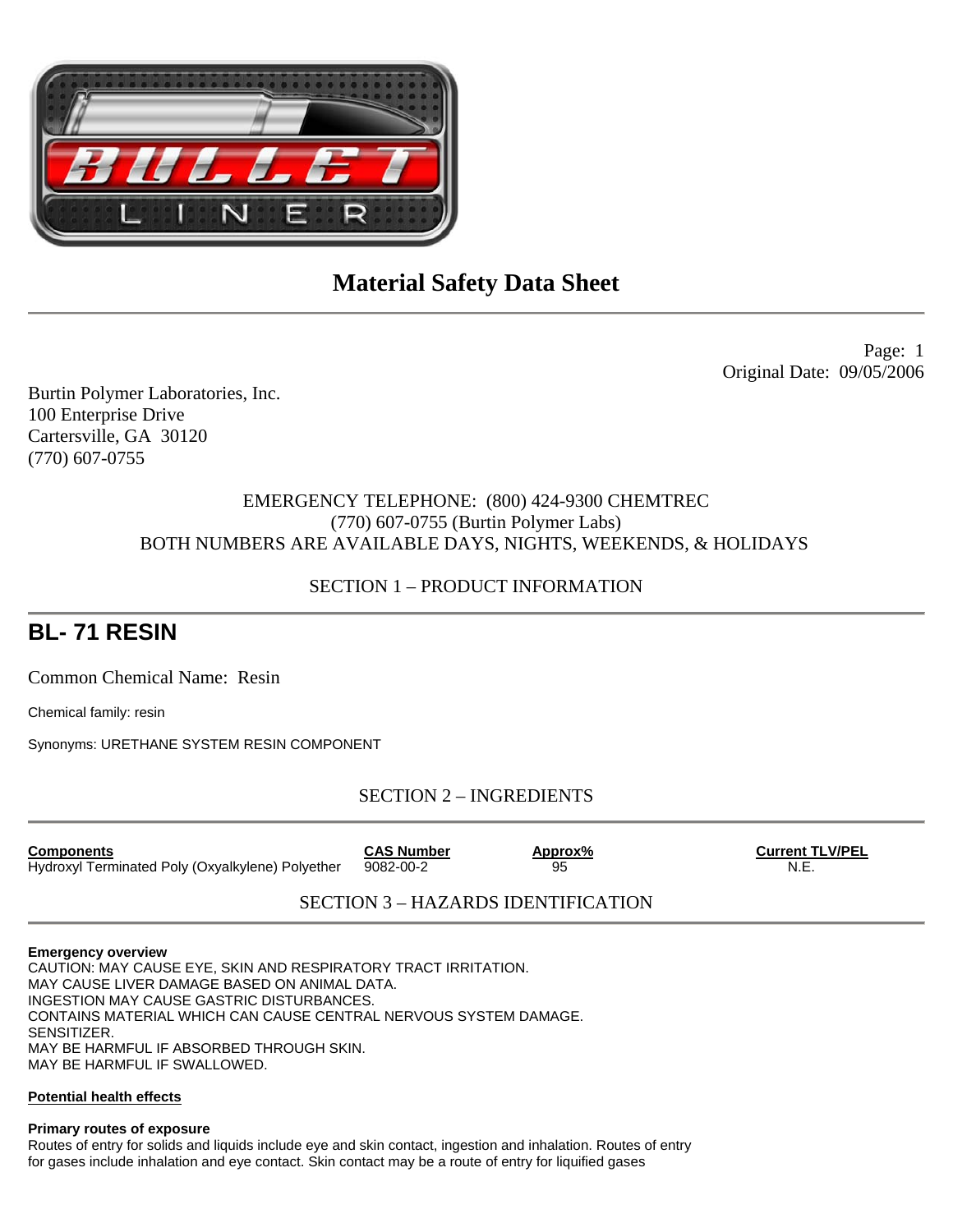# SECTION 3 – HAZARDS IDENTIFICATION (continued)

#### **Acute toxicity:**

Ingestion may cause gastrointestinal disturbances.

#### **Irritation:**

Irritating to respiratory system. Irritating to eyes and skin.

*Information on: Polyol Contact with the eyes and skin may result in irritation.* 

#### **Repeated dose toxicity:**

#### **Medical conditions aggravated by overexposure:**

Individuals with pre-existing diseases of the skin, respiratory disorders or impaired function for the liver/kidneys may have increased susceptibility to excessive exposures.

## SECTION 4 – FIRST AID MEASURES

## **General advice:**

Remove contaminated clothing.

#### **If inhaled:**

Remove the affected individual into fresh air and keep the person calm. Assist in breathing if necessary. Immediate medical attention required.

#### **If on skin:**

Wash affected areas thoroughly with soap and water. Immediate medical attention required.

## **If in eyes:**

In case of contact with the eyes, rinse immediately for at least 15 minutes with plenty of water. Immediate medical attention required.

#### **If swallowed:**

Rinse mouth and then drink plenty of water. Do not induce vomiting. Immediate medical attention required.

#### **Note to physician**

Antidote: Administration of ethanol may counteract the effects of ethylene glycol, such as metabolic acidosis and renal damage. 4-Methylpyrazole (a competitive inhibitor of alcohol dehydrogenase) can be used as an antidote in ethylene glycol poisoning.

## SECTION 5 – FIRE FIGHTING MEASURES

Flash point: 126 °C (closed cup)

Auto ignition: No data available.

## **Suitable extinguishing media:**

water, dry extinguishing media, carbon dioxide, foam

## **Hazards during fire-fighting:**

No particular hazards known.

## **Protective equipment for fire-fighting:**

Firefighters should be equipped with self-contained breathing apparatus and turn-out gear.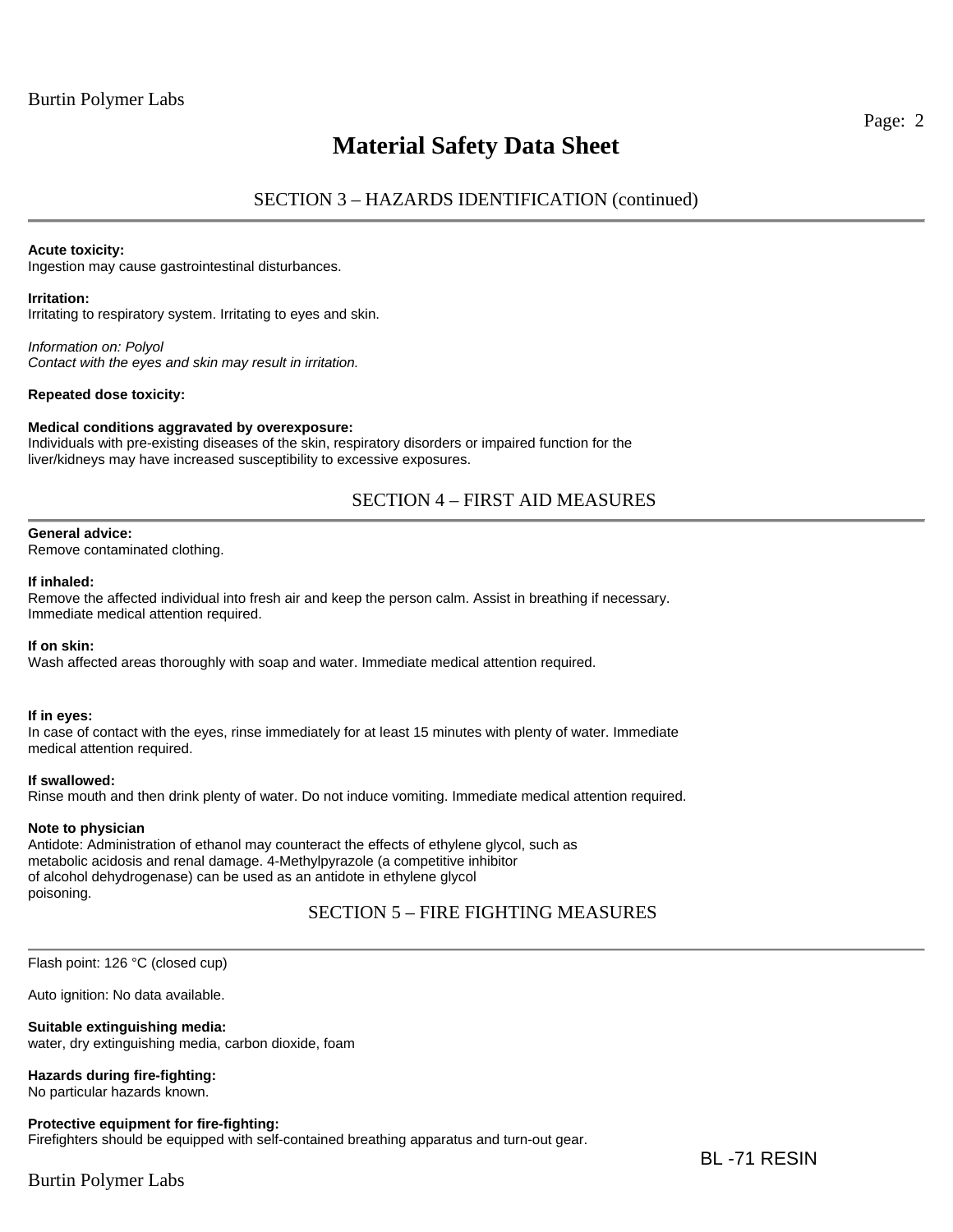## SECTION 6 – ACCIDENTAL RELEASE MEASURES

#### **Environmental precautions:**

This product is regulated by CERCLA ('Superfund').

#### **Cleanup:**

Spills should be contained, solidified, and placed in suitable containers for disposal.

## SECTION 7 – STORAGE AND HANDLING

**Handling** 

**Protection against fire and explosion:**  No explosion proofing necessary.

**Storage** 

**General advice:**  No special precautions necessary.

**Storage stability:**  Storage temperature: 70 - 80 °F Protect against moisture.

# SECTION 8 – EXPOSURE CONTROLS AND PERSONAL PROTECTION

## **Advice on system design:**

Provide local exhaust ventilation to control vapors/mists.

## **Personal protective equipment**

**Respiratory protection:**  Wear a NIOSH-certified (or equivalent) organic vapor/particulate respirator as needed.

#### **Hand protection:**

Chemical resistant protective gloves

## **Eye protection:**

Wear face shield or tightly fitting safety goggles (chemical goggles) if splashing hazard exists.

## **General safety and hygiene measures:**

Avoid contact with skin. Wear protective clothing as necessary to prevent contact. Avoid inhalation of vapors/mists. Handle in accordance with good industrial hygiene and safety practice.

# SECTION 9 – PHYSICAL AND CHEMCIAL PROPERTIES

| Form:                   | liquid                 |         |
|-------------------------|------------------------|---------|
| Odor:                   | faint odor, amine-like |         |
| Color:                  | black                  |         |
| pH value:               | > 7                    |         |
| Bulk density:           | 8.5 lb/USq             | (25 °C) |
| Viscosity, dynamic:     | 500 mPa.s              | (20 °C) |
| Miscibility with water: | slightly soluble       |         |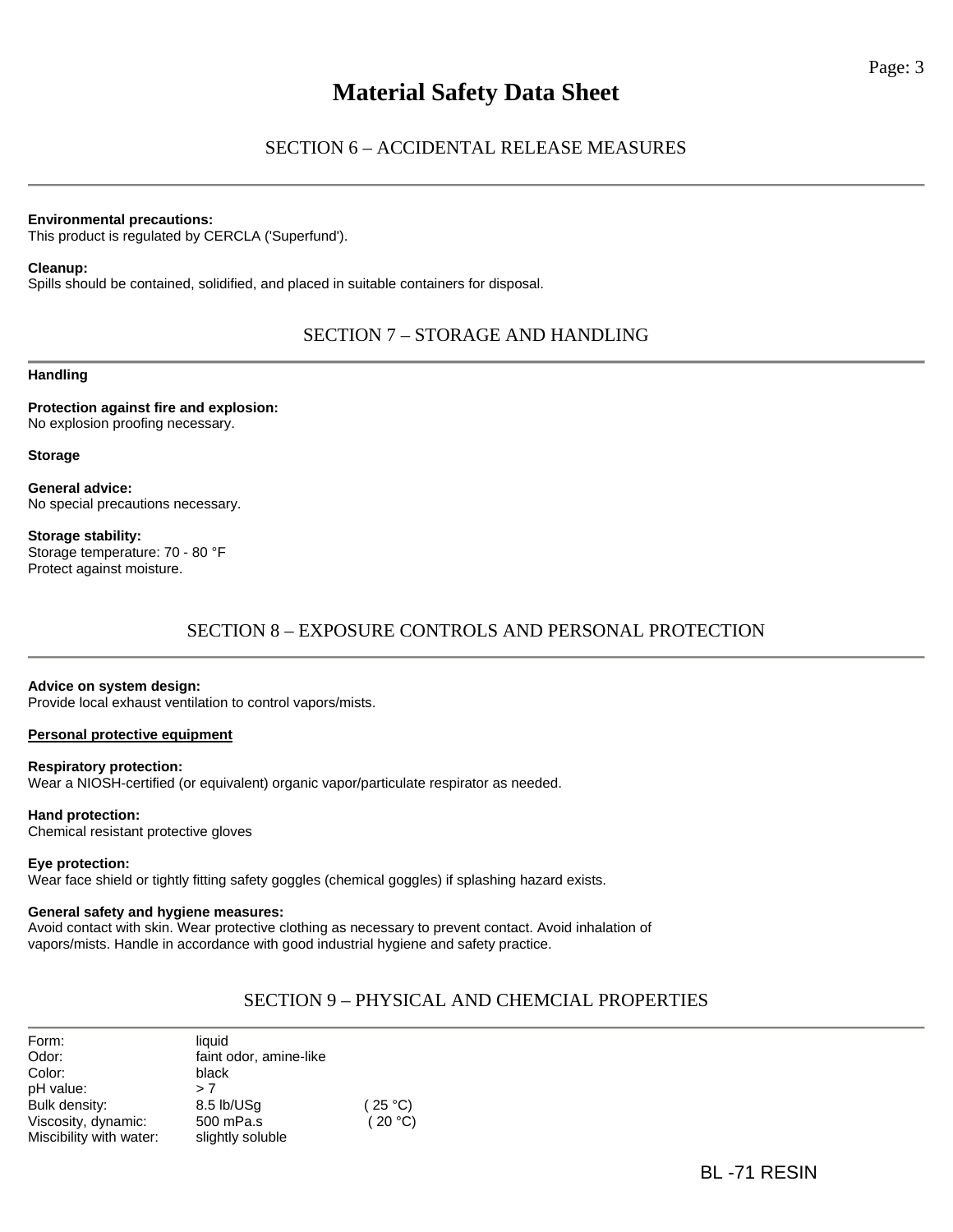# SECTION 10 – STABILITY AND REACTIVITY

**Conditions to avoid:**  > 80 degrees Fahrenheit Avoid moisture.

**Decomposition products:**  carbon monoxide, carbon dioxide

**Thermal decomposition:**  No data available.

**Corrosion to metals:**  No corrosive effect on metal.

# SECTION 11 – TOXICOLOGICAL INFORMATION

No data available.

# SECTION 12 – ECOLOGICAL INFORMATION

No data available.

# SECTION 13 – DISPOSAL CONSIDERATION

## **Waste disposal of substance:**

Incinerate in a licensed facility. Do not discharge substance/product into sewer system. Dispose of in a licensed facility.

## **Container disposal:**

Steel drums must be emptied and can be sent to a licensed drum reconditioner for reuse, a scrap metal dealer or an approved landfill. Refer to 40 CFR § 261.7 (residues of hazardous waste in empty containers). Decontaminate containers prior to disposal. Recommend crushing, puncturing or other means to prevent unauthorized use of used containers.

## SECTION 14 – TRANSPORTATION INFORMATION

## **Land transport**

*USDOT* 

Not classified as a dangerous good under transport regulations

## **Sea transport**

*IMDG* 

Not classified as a dangerous good under transport regulations

## **Air transport**

*IATA/ICAO* 

Not classified as a dangerous good under transport regulations

BL -71 RESIN